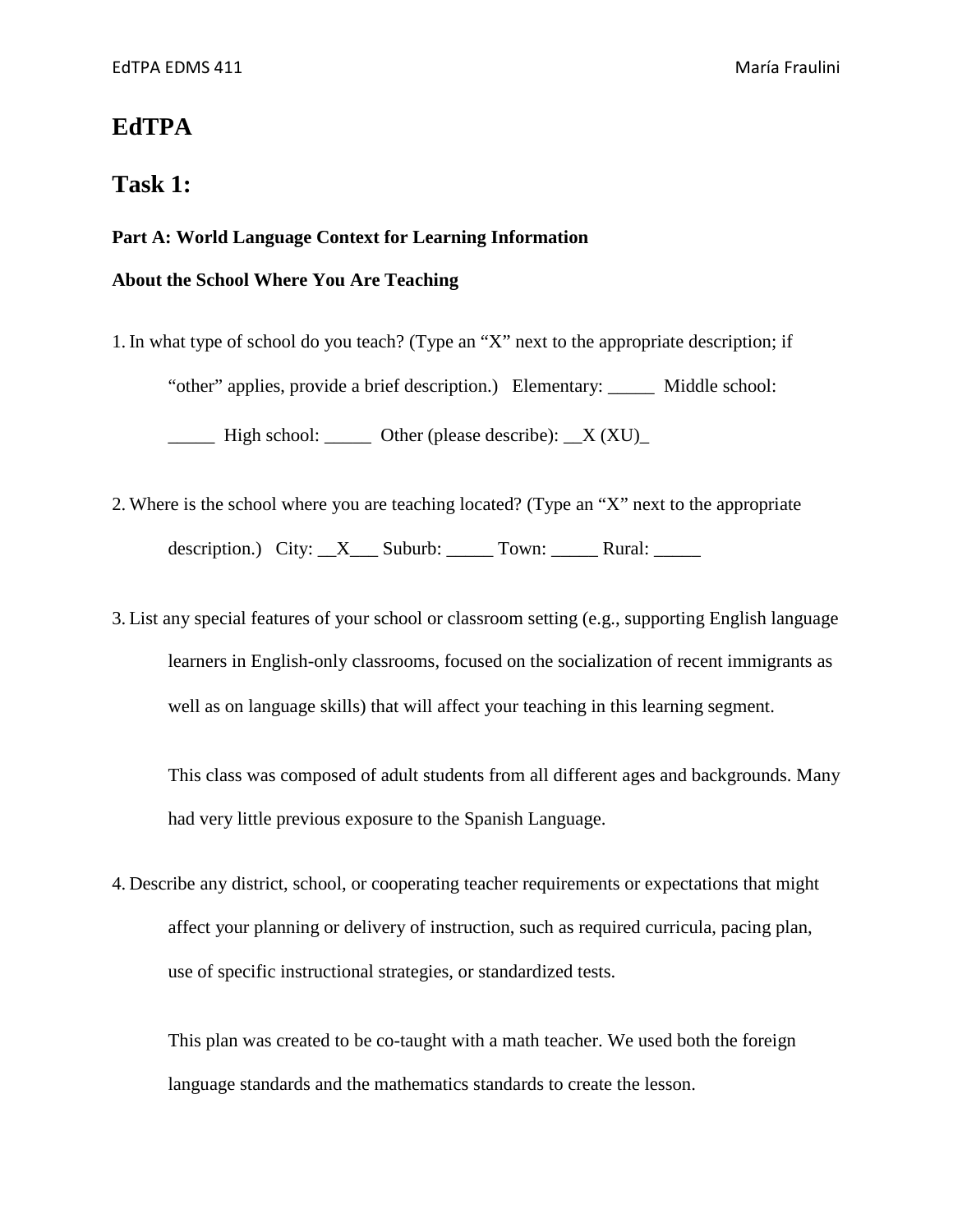## **About the Class Featured in this Learning Segment**

- 1. What is the name of the course? Spanish 1
- 2. What is the length of the course? (Type an "X" next to the appropriate description; if "other" applies, provide a brief description.) One semester: \_\_\_\_\_ One year: \_\_\_\_\_ Other (please describe): \_\_X One 30 Minute Lesson\_\_\_
- 3. What is the class schedule (e.g., 50 minutes every day, 90 minutes every other day)?

30 Minute Class session

4. Is there any ability grouping or tracking in world language? If so, please describe how it affects your class.

There is no previous foreign language ability.

5. Identify any textbook or instructional program you primarily use for language instruction. If a textbook, please provide the title, publisher, and date of publication.

I did not use a textbook and created my own material for the lesson.

6. List other resources (e.g., electronic whiteboard, hands-on materials, online resources) you use for language instruction in this class.

PowerPoint and photographs.

### **About the Students in the Class Featured in this Learning Segment**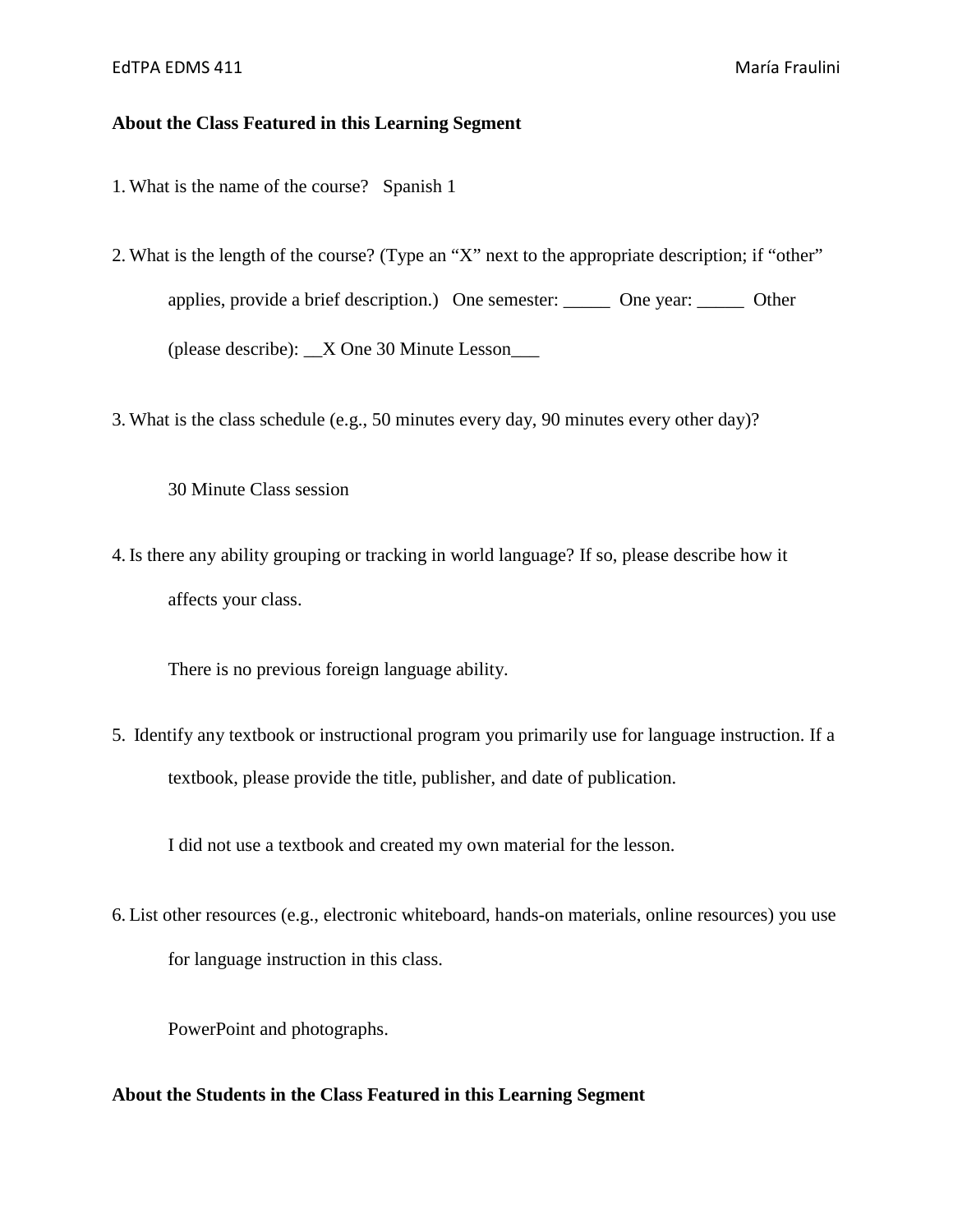1. Grade level(s): \_Varying – all Spanish 1\_\_\_\_\_\_\_\_\_\_\_\_\_\_\_\_\_\_\_\_\_\_\_\_\_\_\_\_\_\_\_\_\_

2. Number of  $\Box$  students in the class:  $25\_\Box$   $\Box$  males:  $\Box$  6  $\Box$  females:  $\Box$  19

3. Complete the charts below to summarize required or needed supports, accommodations, or modifications for your students that will affect your instruction in this learning segment. As needed, consult with your cooperating teacher to complete the charts. Some rows have been completed in italics as examples. Use as many rows as you need.

Consider the variety of learners in your class who may require different strategies/supports or accommodations/modifications to instruction or assessment. For example, students

 $\Box$  With Individualized Education Programs (IEPs) or 504 plans - N/A

 $\Box$  With specific language needs – N/A

 $\Box$  Needing greater challenge or support - N/A

 $\Box$  Who struggle with reading - N/A

 $\Box$  Who are underperforming students or have gaps in academic knowledge – N/A

 Who are heritage-language speakers of the target language (e.g., Spanishspeaking students in Spanish classes) For Assessment Task 3, you will choose work samples from 3 focus students. At least one of these students must have a specified learning need. Note: California candidates must include one focus student who is an English language learner. – N/A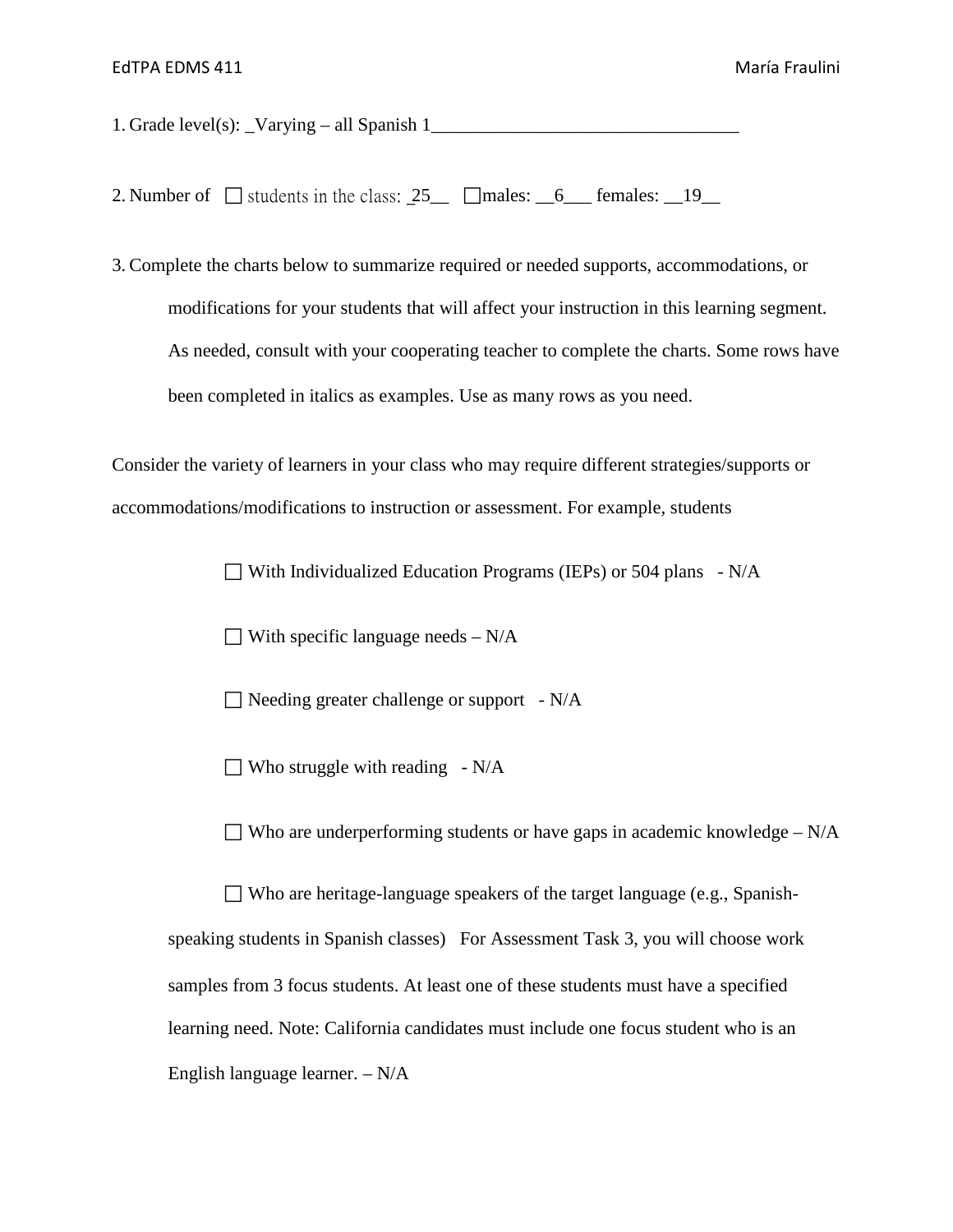Page:  $1 / 1$ 

### **Part B: Lesson Plan**

### **XAVIER UNIVERSITY**

#### **Format for Lesson Planning**

Your Name: John Russell and Maria Fraulini

Course: EDMS 411

Date of Presentation: 9/27/18

Purpose: (include Standards)

The purpose of this lesson is to integrate Mathematics and Spanish, while focusing on Mayan numerical systems and culture. This lesson is different than any other, in that it is a cross over to help the students find similarities between disciplines in their learning. After the lesson, the students should be able to "Enhance their understanding by making cultural comparisons and developing cultural insights", "Look for and express regularity in repeated reasoning", and find th products and practices, in relation to shared cultural perspectives enables learners to understand authentic cultural context and<br>use acceptable language and behavior in those contexts." (Ohio's Learning Standards for Math

### **Objectives/Learning Outcomes:**

The student will be able to:

-Verbally count from 0-20 in the target language.

- -Write and recognize 0-20 in Mayan numbers.
- -Convert 0-20 from Spanish to Mayan numbers.

-Present information, concepts, and viewpoints on familiar and some unfamiliar topics from across disciplines.

-Recognize the repeated pattern, in both Spanish and the Mayan numbers.

-Apply general mathematic skills, as well as prior Spanish knowledge, to add and subtract Mayan mathematics.

#### **Resources/Materials:**

-Whiteboard (markers for the whiteboard)

-Mayan mathematics bingo -Practice with Mayan numbers worksheet

-Mayan number cards

-PowerPoint over Mayan culture and number history -Differentiated worksheet for the more advanced students

#### **Instructional Strategies:**

(include Technology Integration & Exceptionalities)

We will introduce the Mayan history and culture, as well as the history of their number system. To do that, we will use a short PowerPoint as a way to visually activate schema. Next, we will introduce numbers 0-20 in Spanish, and have the class participate. Following that, we will introduce the Mayan number system, while also using our knowledge of the Spanish numbers. Students will participate by verbally affirming Mayan numbers, as a form of formative assessment. Next, students will be given a worksheet that they can work on with partners, which contains addition and subtraction of Mayan numbers. They will<br>need to use prior knowledge of addition and subtraction. We will go over the worksheet, calling The best in the beginning to provide visuals of Mayan culture and numbers. For those students who are excelling with Mayan math, we will play Mayan math bingo, as a way to illicit performance and provide feedback. We will will offer them more advanced resources, including exercises with advanced numbers.

#### Assessment:

We will assess the students by verbally participating in class, completing the numbers worksheet to the best of their ability, and analyzing their performance of Mayan math bingo.

### Self-Evaluation:

In order to self-evaluate our effectiveness of teaching the lesson we will ask ourselves the following set of questions: What went well in the lesson and what did not? Why? What could we have done differently in order to teach the lesson more effectively? Did we interact with the class enough and make the class interesting? How could we further differentiate the lesson for all types of learners?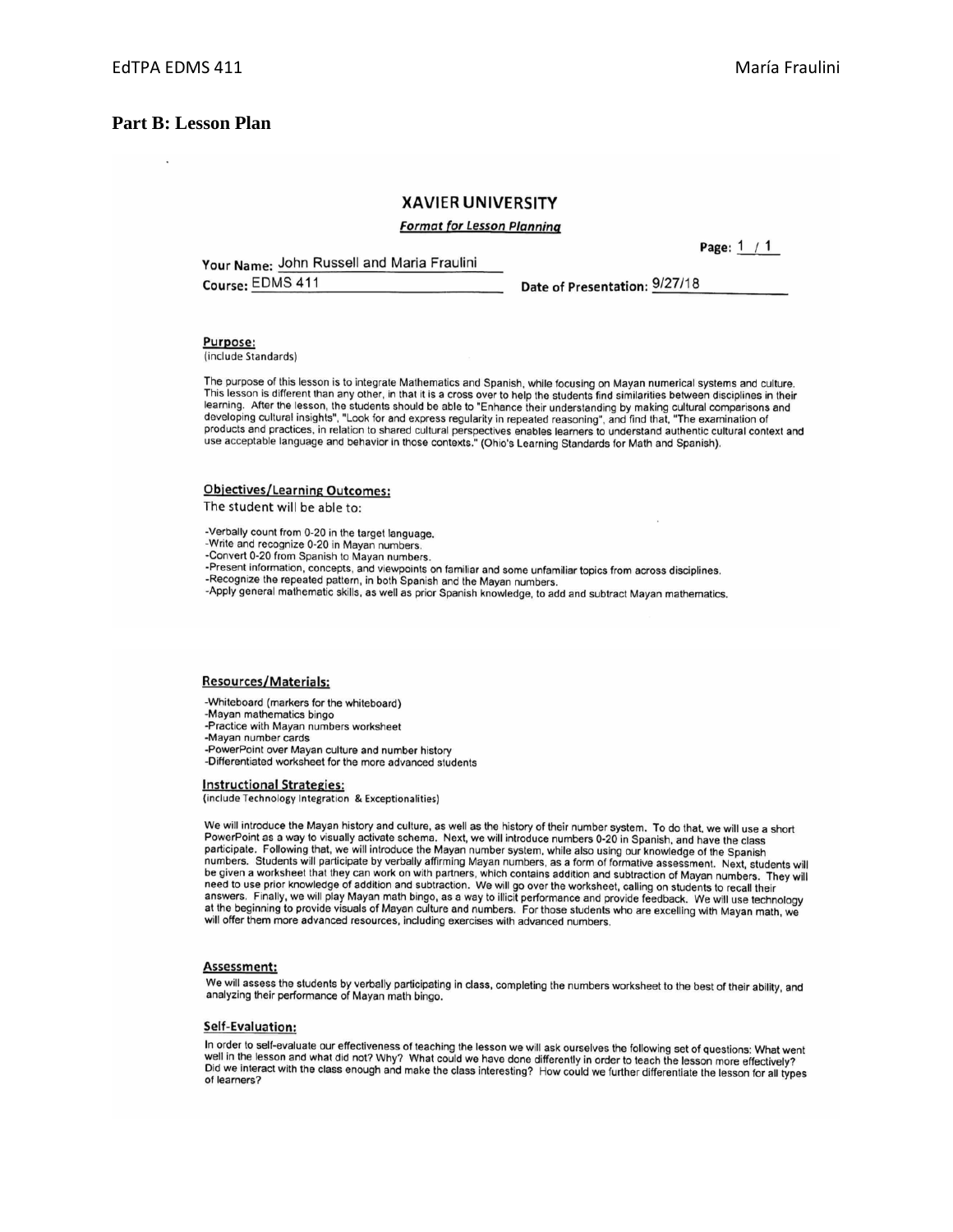# **Part C: Instructional Materials**

Instructional materials included:

-Mayan mathematics bingo

-Practice with Mayan numbers worksheet

-Mayan number cards

-PowerPoint over Mayan culture and number history

-Differentiated worksheet for the more advanced students

### Part D: Assessment

Students were -

Assessed by verbally participating in class, completing the numbers worksheet to the best of their ability, and analyzing their performance of Mayan math bingo. They completed an exit ticket at the end of class.

### **Part E: Planning Commentary**

### **Planning Commentary**

In Planning Task 1, you will write a commentary responding to the prompts below.

### **Central Focus:**

**Describe the central focus and purpose of the content you will teach in the learning segment.** 

The central focus of the content being taught is the vocabulary and understanding of numbers 0-20 in Spanish and Mayan symbols. The purpose is that students will be able to communicate and understand the number system in the target language.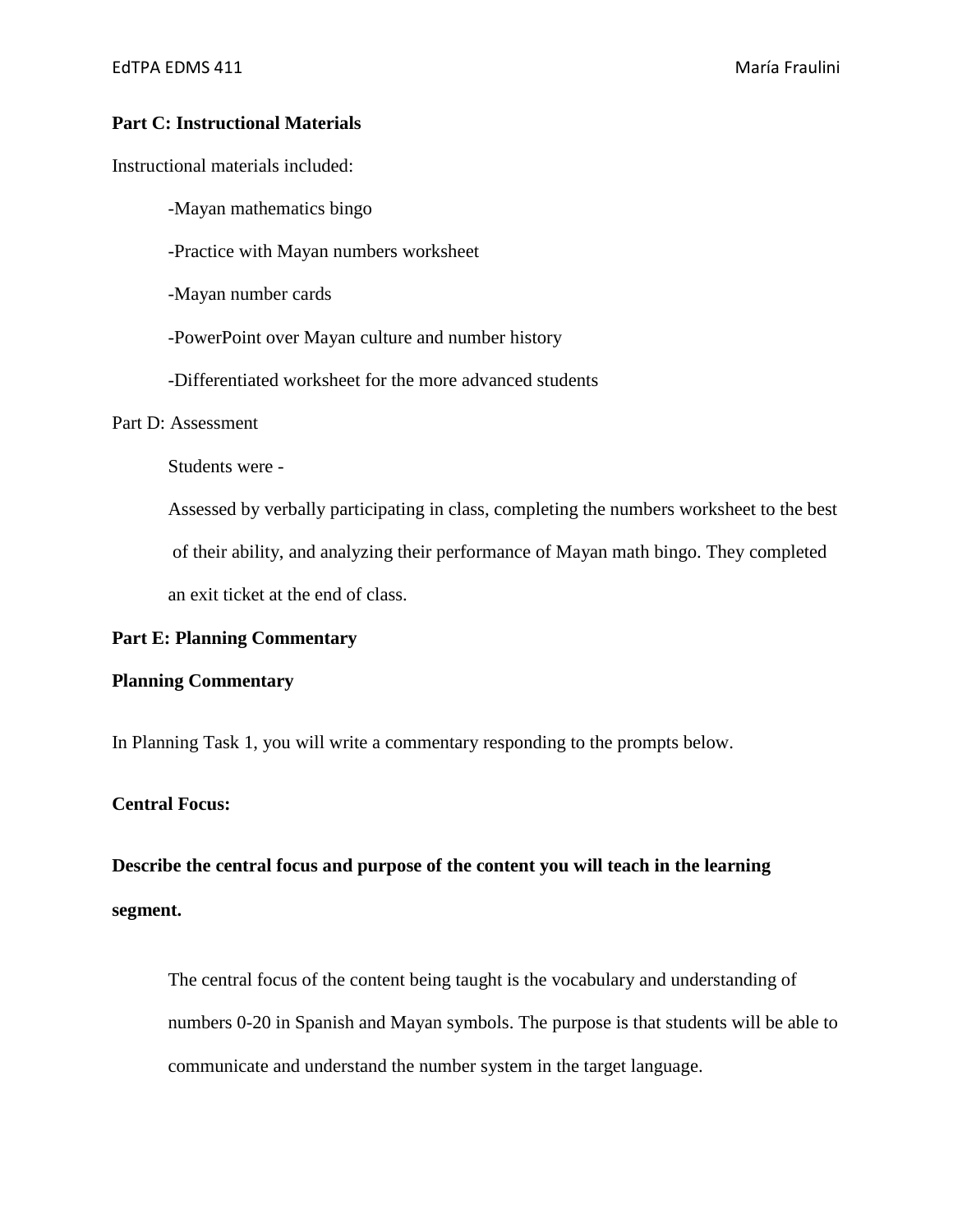**Given the central focus, describe how the standards and learning objectives within your learning segment address students' development of communicative proficiency in the target language**  $\Box$  in meaningful cultural context(s)  $\Box$  with a focus on all three modes of **communication:** □ Interpretive □ Interpersonal □ Presentational

The standards addressed in this lesson include: The students should be able to enhance their understanding by making cultural connections and developing insights, look for and express regularity in repeated reasoning, and find that, the examination of products and practices, in relation to shared cultural perspectives enables learners to understand authentic cultural context and use acceptable language and behavior in those contexts.

These standards allow to students develop communicative proficiency from the beginner novice level, while using the proficiency to make cultural and personal comparisons.

**Explain how your plans build on each other and make connections between language forms and language functions to help students develop communicative proficiency in the target language within meaningful cultural context(s).** 

The lesson can be built on by teaching Mayan cultural concepts to relate language functions with the language forms being taught in the previous lesson. Teaching the Mayan culture will help the students grasp cultural understanding as well as make employing the 5 C's of language acquisition: community, comparisons, culture, connections, and communication.

**Describe what you know about your students with respect to the central focus of the**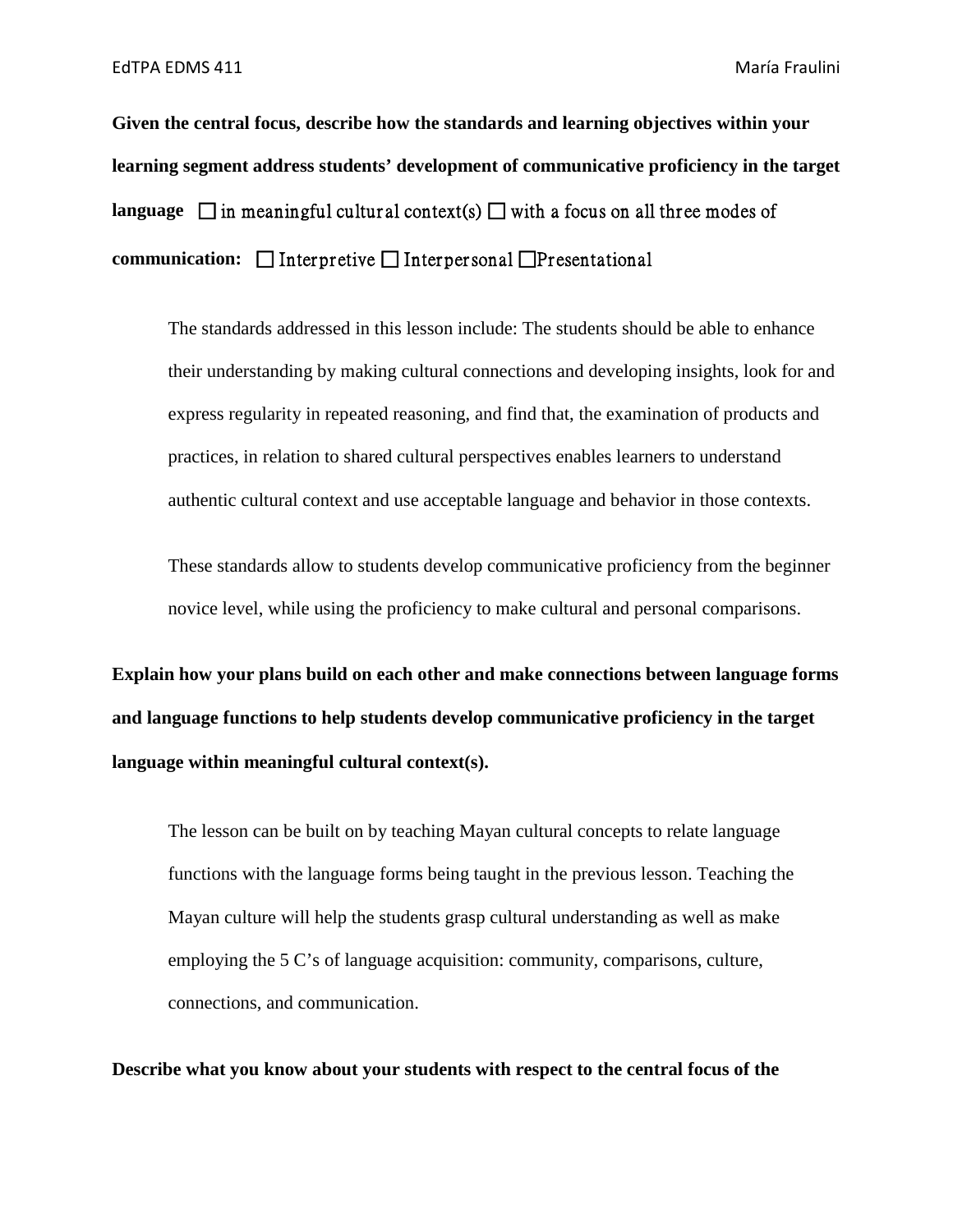# **learning segment.**

**Prior academic learning and prerequisite skills related to the central focus—Cite evidence of what students know, what they can do, and what they are still learning to do.** 

> All students have a basic understanding of common number systems used around the world. They can add and subtract numbers that they are familiar with, but they are still learning to add and subtract numbers based on symbols, such as the Mayan number system.

**Personal, cultural, and community assets related to the central focus—What do you know about your students' everyday experiences, cultural and language backgrounds and practices, and interests?** 

> I am not incredibly familiar with the background of each of my students. I do not know if they were born in this country or are fluent in a language other than English. I do not know what culture they grew up in or what language and practices are used in their household. I am generalizing by the assumption that most of the students are not familiar with the Mayan number system and culture, as well as not fluent in the Spanish language.

**Supporting Students' Communicative Proficiency in the Target Language. Respond to prompts below to support your justifications, refer to the instructional materials and lesson plans you have included in Planning Task 1. In addition, use principles from Second Language Acquisition/Teaching research and/or theory to support your justifications.**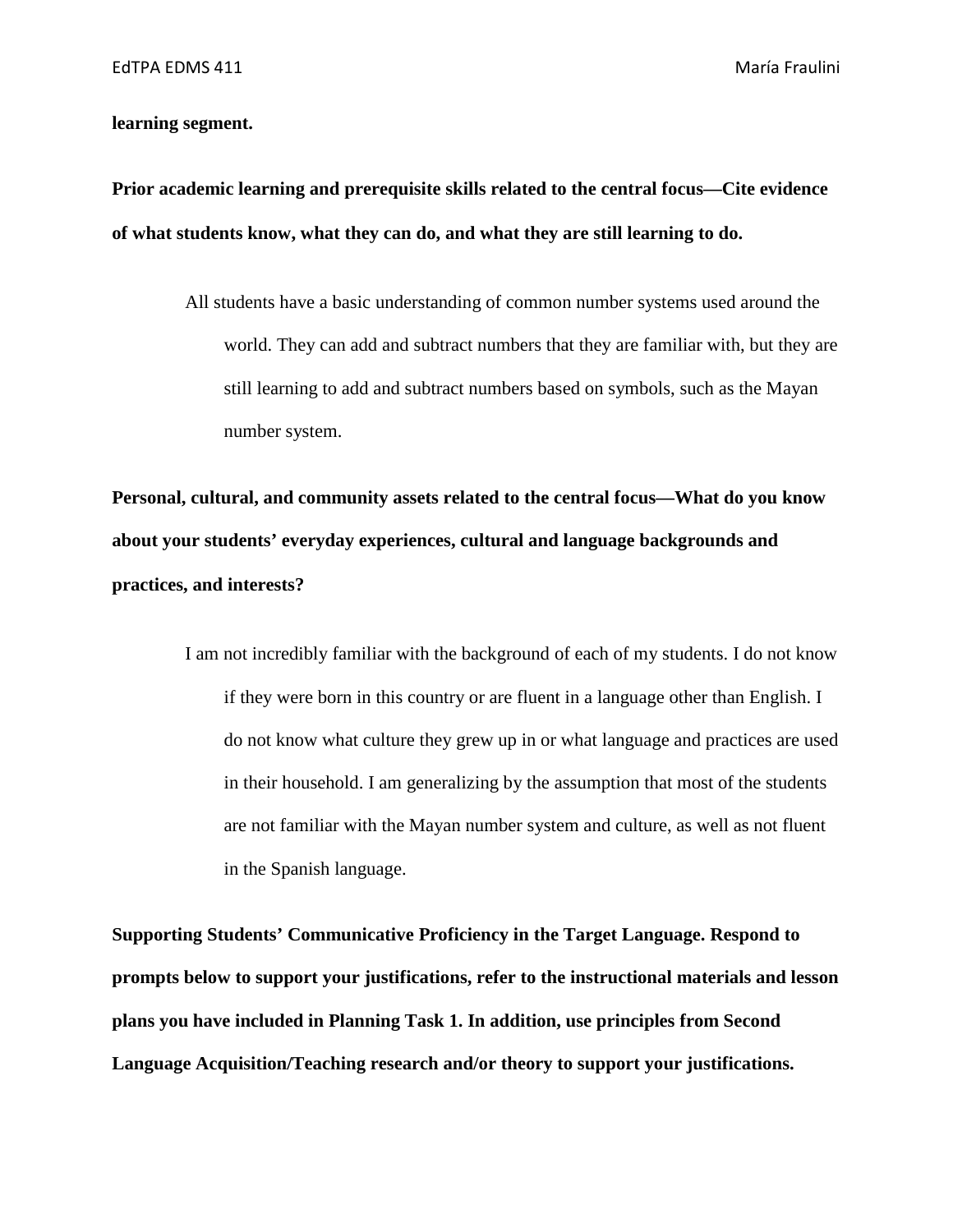**Justify how your understanding of your students' prior academic learning and personal, cultural, and community assets (from above) guided your choice or adaptation of language tasks and materials. Be explicit about the connections between the learning tasks and students' prior academic learning, their assets, and research/theory.** 

> My understanding of student's prior knowledge guided me in my planning of a novice lesson that uses cognates and familiar words and pictures to explain the Mayan culture and number system. I completely explained foreign aspects of the Mayan culture, and spoke using hand motions and cognates to make language acquisition more attainable for the students. Assuming that none of my students have a Mayan background allowed me to fully communicate aspects of Mayan civilization and compare them with personal, cultural and community aspects of our current society.

**Describe and justify why your instructional strategies and planned supports are appropriate for the whole class, individuals, and/or groups of students with specific learning needs.** 

> My instructional strategies and planned supports were appropriate for the whole class because I used different types of learning strategies such as verbal, visual, and tactile to ensure that all students could grasp the concept. We started with using basic mathematic concepts and allowed for more advanced students to excel with different, differentiated worksheets, while allowing other students to work on more basic materials. The students were permitted to work in groups at times, as well as on their own if they preferred. The learning environment was welcoming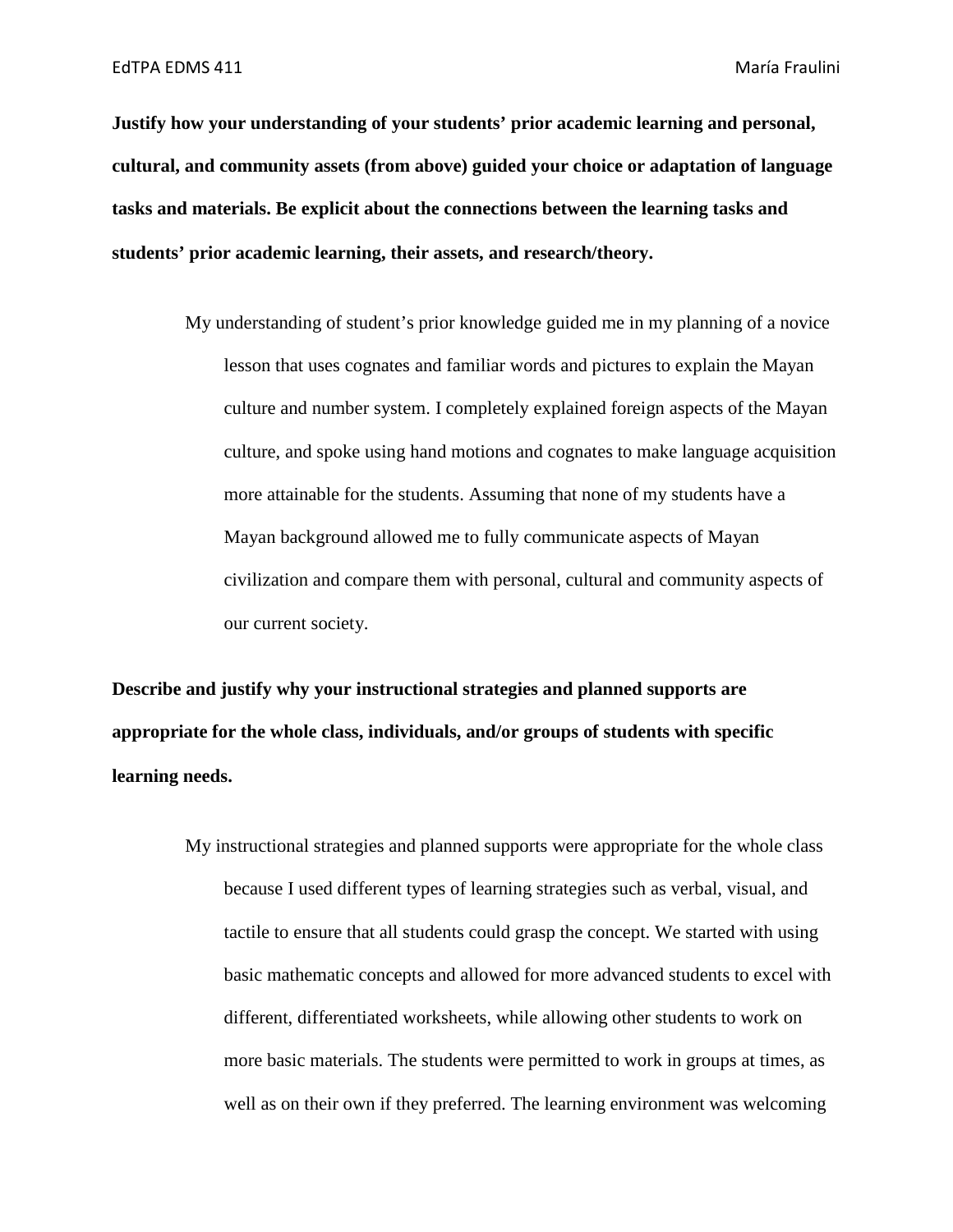and students were free to ask questions at any time, in the target language or in English.

**Explain how the language tasks promote comparisons and connections between the experience and knowledge students bring (i.e., students' prior academic learning and personal/cultural/community assets) and the cultural practices, products, and perspectives of the target language.** 

> The language task allows students to make comparisons and connections between Mayan culture and practices, with our own individual and societal culture and practices that take place in the United States, or the student's home country. The students learned about aspects such as food, location, societal hierarchy, and history of the Mayan people of southern Mexico and Central America. This allowed students to use the target language while examining our own practices, products and perspectives in comparison.

**Describe common errors and misconceptions about the target language and/or the cultural practices of the target language within your content focus and how you will address them.** 

> Common errors and misconceptions include that the Mayans spoke and still speak the Spanish language, and that the Mayans are integrated in Spanish culture. I will address these misconceptions be speaking about the History of the Mayan people and the Spanish Conquest, and explain that they existed in these regions long before the Spanish language was introduced.

### **Consider how you make connections between language forms (e.g., vocabulary and**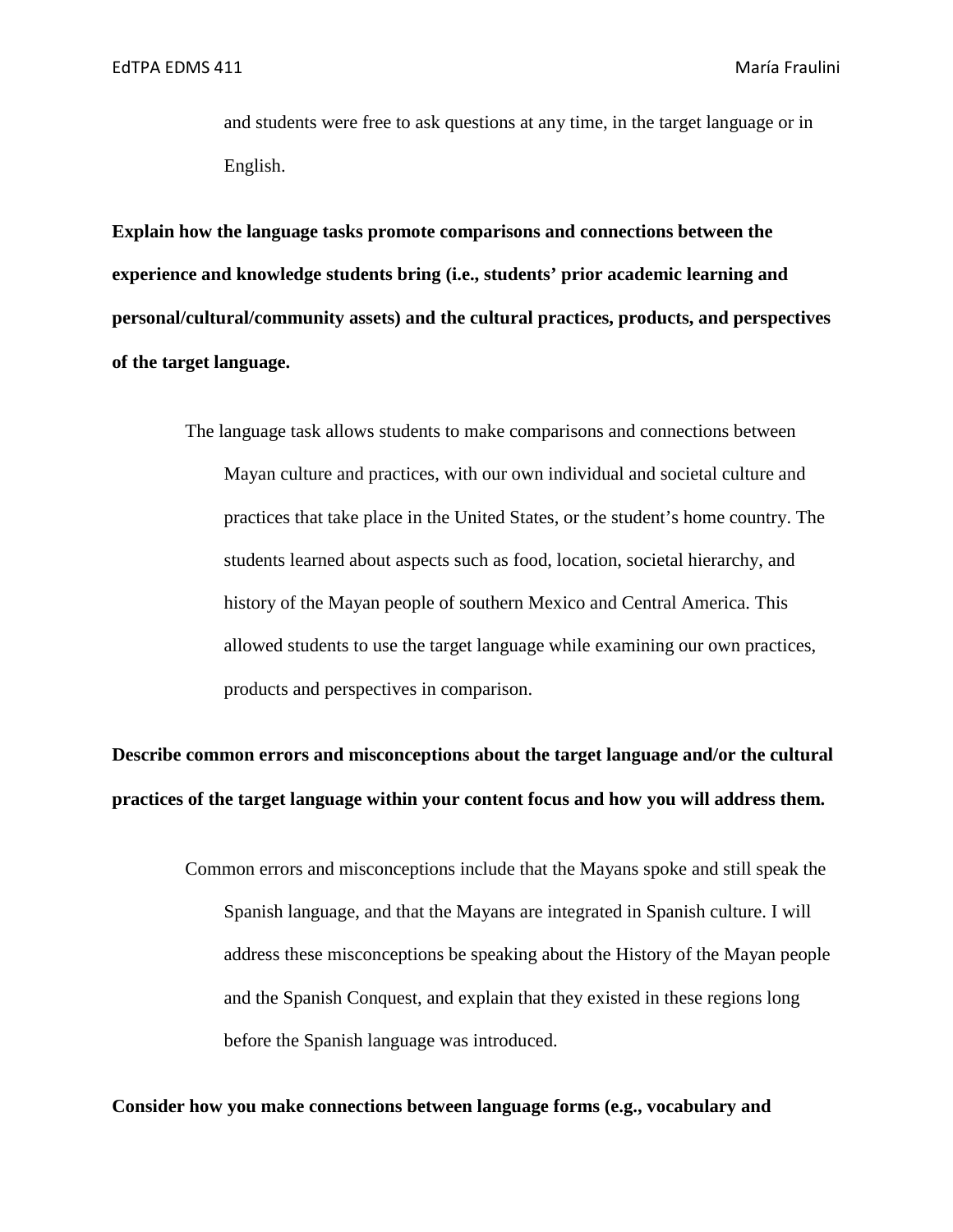**grammar) and the accomplishment of language functions (e.g., expressing self, greeting others, introducing family members and friends, ordering food, giving advice).** 

I model language forms through input of the target language during class instruction by using appropriate and related vocabulary and grammar. The students then produce output by recreating these grammar forms and vocabulary in the form of expressing themselves and speaking about what culture means to them and highlighting the cultural differences and comparisons.

**Consider the variety of learners in your class who may require different strategies/support (e.g., students with IEPs or 504 plans, English language learners, readers who struggle in their first language, students at varying levels of language proficiency, students who are underperforming or those with gaps in academic knowledge, heritage-language speakers, and/or gifted students).** 

Within my class there are a variety of students of different backgrounds and different ages. Therefore, most of the students have access to different background information and life experiences. My lesson is relatable to students of all different backgrounds, and comparisons can be made to all different cultures and communities. My lesson can also be differentiated to fit many different learning styles and to accommodate learners who need more time or extra resources.

**Monitoring Student Development of Communicative Proficiency in the Target Language: In response to the prompts below, refer to the assessments you will submit as part of the materials for Planning Task 1.**